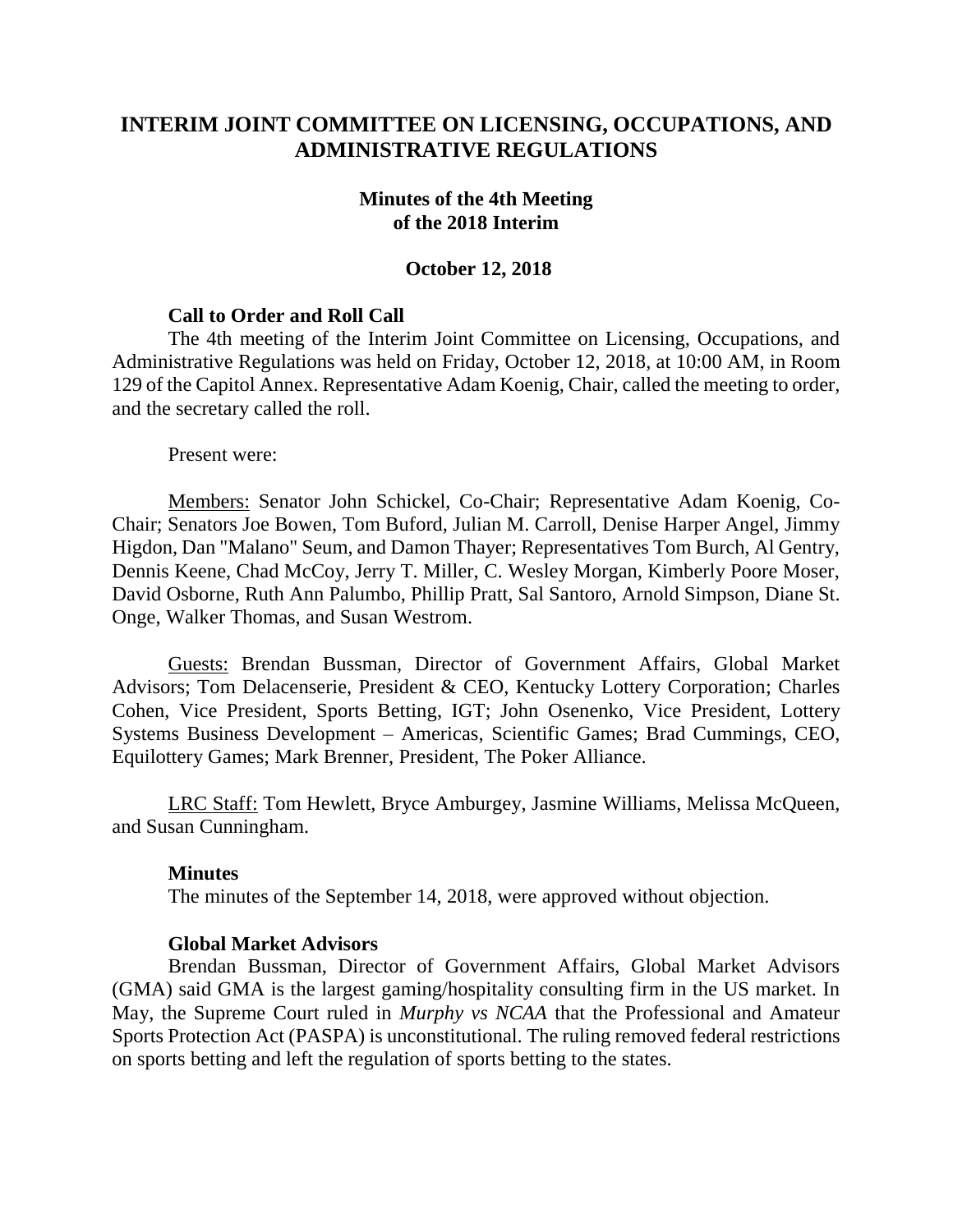Sports betting is a high volume low margin business. The average sports book has a 40 to 50 percent operating cost. There is a federal tax of .25 percent of the total amount wagered (the total amount wagered is also referred to as the "handle") and a state gaming tax, which is different from state to state. Rhode Island will go live in November working through its lottery with a tax rate of 51 percent. Nevada is at 6.75 percent. Delaware's tax rate of 60 percent is a blended tax rate with 10 percent going to a horseman's fund to help support the racing industry. Delaware is one of the states grandfathered in since previously there was a parlay run through the lottery. However, now there is single game wagering. New Jersey has an 8.5 to 13 percent rate. There is a higher tax rate for the on-line games than for brick and mortar due to the cost to maintain a building being higher than maintaining a web site. Mississippi has set its rate at 12 percent and West Virginia went live Labor Day at 10 percent.

The lower the tax rate, the better ability of the operator to compete with the illegal bookies and the market off-shore. Sports betting is happening today in states where it is legal and where it is not legal. A strong regulatory market is needed that will allow legal operators to operate, but will control the illegal operators.

Most of the major sports leagues have been advocating for an "integrity fee" which would be an additional 1 percent of handle. However, many feel that the sports leagues will see an increase in their profits due to revenues from increased TV fees, fan engagement and sponsorships. There is little support for the concept of an integrity fee.

Currently there are 30 states having active discussions regarding how to implement sports betting. This is sparking the interest of the European market. Some European sports wagering companies are moving to the United States. William Hill Plc, came to the US from Britain and purchased the majority of independent sports books in Nevada. Paddy Power Betfair Plc purchased Fanduel to be able to operate in the United States. Europe's betting model is different than the United States.

Each state will look differently at how it will run sports betting. Some states will use casinos, lotteries and race tracks will also be considered as gaming outlets. There is also tribal impact. There are over 500 tribes looking at sports wagering. MGM just made an agreement with a tribal casino in California.

Pennsylvania just approved two licenses for sports betting. The Pennsylvania tax rate is at a 36 percent, of which 34 percent goes to the state and 2 percent stays with the local government where the license is held. The license fee is \$10 million. These figures were decided in order to fill a state budget deficit, not necessarily established based on market factors. There have only been two licenses sold and because the cost may be prohibitive all licenses available may not be sold. In West Virginia the lottery is the controlling interest and licenses are obtained through four casino facilities. West Virginia performed a study before passing legislation and writing administrative regulations.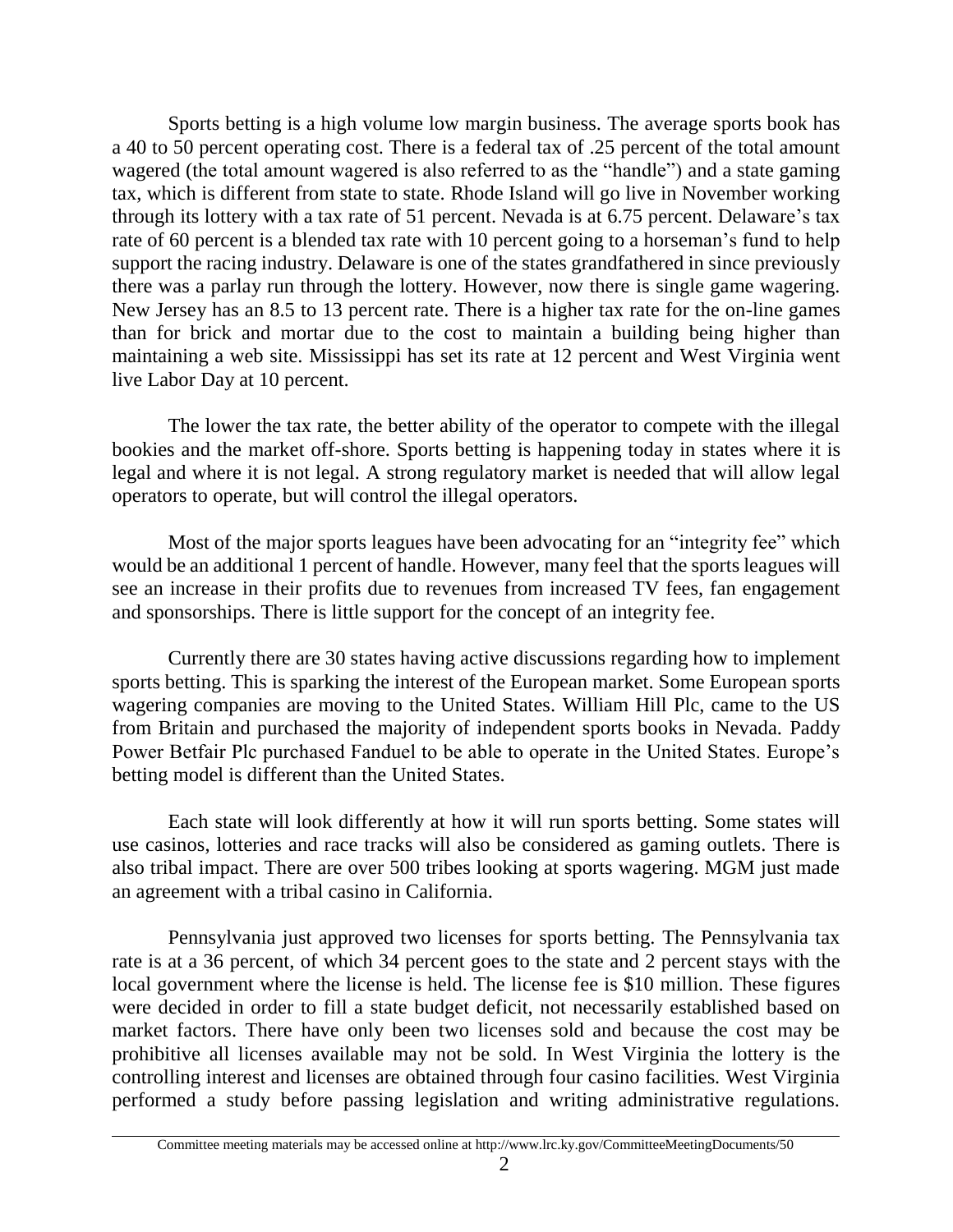Because there is no professional team in West Virginia, the state did not include the one percent integrity fee.

GMA estimates a potential handle of up to \$138 billion depending on convenience and availability. From a revenue perspective that could mean \$10 million to \$104 million. Market considerations range from who operates the book, such as a casino, or a third-party operator, and include factors such as the convenience of mobile betting. Mobile betting is key to compete with the illegal books that are currently happening. Bookies use online apps or are going through an off-shore book. Mobile use is also more cost effective. Another consideration is offering "in play" wagering. These are bets that are made during a live game, such as what will the half-time score be, or other in-game statistics at markers along the way. Another consideration is allowing bets on college/amateur or e-sports. E-sport is an emerging technology. They are organized, multiplayer video game competitions, particularly between professional players. All of these factors affect the revenue.

A key consideration is making sure that equipment being used is thoroughly tested to keep integrity. Customers need to know that they are gaming in a secure environment. Look to existing jurisdictions. For example, Nevada has been gaming for 50 years. Kentucky is unique in everything it does. A feasibility study will show actual revenue potential. Kentucky has a great horse racing industry here. There is strong potential for brick and mortar casinos here and sports betting should be included in those facilities. Tax rates are important. Licensure should include strict regulations as well as going with known operators, someone who has experience with sports betting.

In response to a question from Representative Koenig, Mr. Bussman gave an example that, in Las Vegas if a person bets \$11 on the Bengals to cover, and the person wins, the person gets \$21 back. That is a fairly simple example and there may be other bets that are more advantageous for the house. The odds are more in favor of the house versus a straight up over/under or a cover off of anything else. As you look at the law of averages, the book usually takes about 10 percent, but that can vary and can end up being only about 5 percent at times. The variability can change from year to year based on events beyond the control of the Book. For example, Las Vegas now has a professional hockey sports franchise with the Vegas Golden Knights. They are new. The scenario was of an expansion team coming to the city with an assumption that it would have no chance to make the playoffs. They came close to winning it all, and if the Golden Knigths had won the Stanly Cup this year, books would have lost \$8-10 million.

In response to a question from Senator Carroll, Mr. Bussman said it is important to go with known, experienced operators when dealing with licensees. Additionally, adding convenience to the player is essential to be able to be competitive with illegal markets that already exist and have the ability to engage more patrons. Operators today want to make sure they know their customer. Regarding unregulated sports betting, you need to have strict regulations with operators who have a rate that allows them to compete. The 36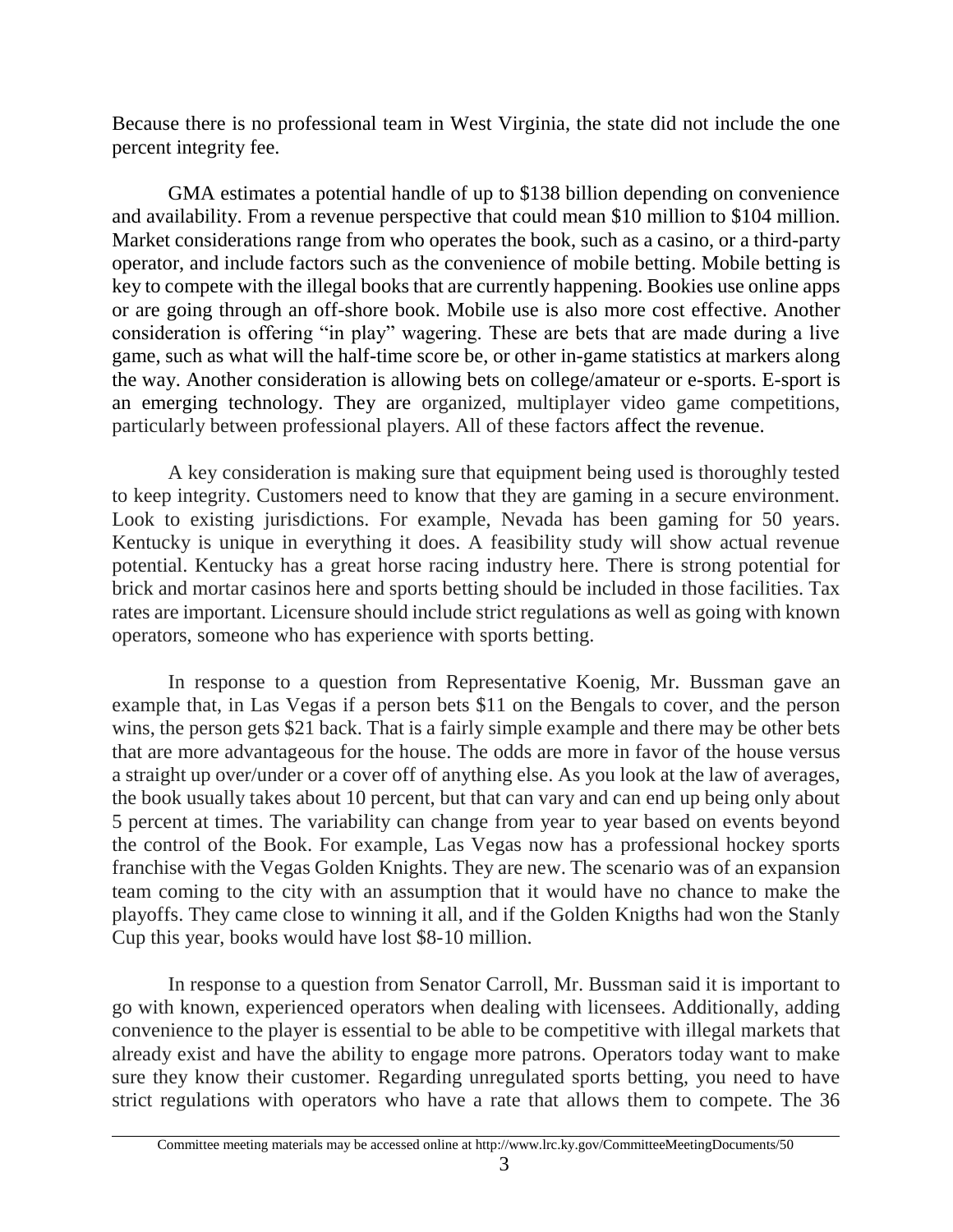percent in Pennsylvania does not allow them to compete with the bookie that you can find at the bar down the street. The bookies that reside outside borders are also a problem.

In response to a question from Representative St. Onge, Mr. Bussman said projected revenue depends on the structure. The difference in cost between the brick and mortar or mobile app depends on who controls the mobile app. The relationship that you have as a brick and mortar facility through your mobile app with those customers will do two things; first, it will enhance the ability to wager on the race or game without going to the facility. Second, you can see the effect of gaming dollars added to non-gaming dollars, such as for food and beverages. Facilities that build a sports book with a restaurant will see increased revenue as well as added tax revenue from jobs, food and beverage or room tax.

## **Kentucky Lottery Corporation**

Tom Delacenserie, President and CEO of the Kentucky Lottery Commission (KLC), said that the Kentucky Lottery will be 30 years old in April. KLC has 3,000 brick and mortar locations selling lottery tickets and sells online and through mobile apps. KLC is prohibited by KRS 154A.063(2) from offering sports wagering. Delaware, Rhode Island, and West Virginia offer sports wagering through the lottery. Mississippi has a Gaming Commission that is within its lottery. Globally, lotteries regulate 70 percent of sports wagering.

Kentucky will have to decide where sport wagering will be available, what license fees will be, if licensing fees will be a one-time fee or annual, whether it will include collegiate sports, the tax rate, who will oversee and operate sports wagering, and whether the tax rate will be on gross or net gaming revenue. KLC has estimated that the revenue from these taxes could be \$6.7 million to \$26 million.

# **Sports Betting in Kentucky**

Charles Cohen, Vice President, Sports Betting for International Game Tech (IGT), said that what happens in a sports book is slightly more sophisticated than making a bet with a bookie. Sports betting itself is an extremely complex activity. Business sports betting involves investing hundreds of millions of dollars in technology, in people, and in infrastructure. A platform is built using thousands of bits of information. Very few companies in the world are capable of making this type of IT platform. On the other side, the data is received and the system settles all the wagers in seconds with 100 percent accuracy. Accountability is assured by legitimate operators to the bettors.

IGT has considered options for sports betting in Kentucky based on what other states have done and on its worldwide experience. There is a single supplier route. This is a monopoly of sports wagering, in this case through the lottery. This provides efficient oversight to regulate. However, the down side is that the economic potential is limited because there is no competition and the distribution comes from the existing lottery distribution. There could be a full open sports book with a regulatory body that would issue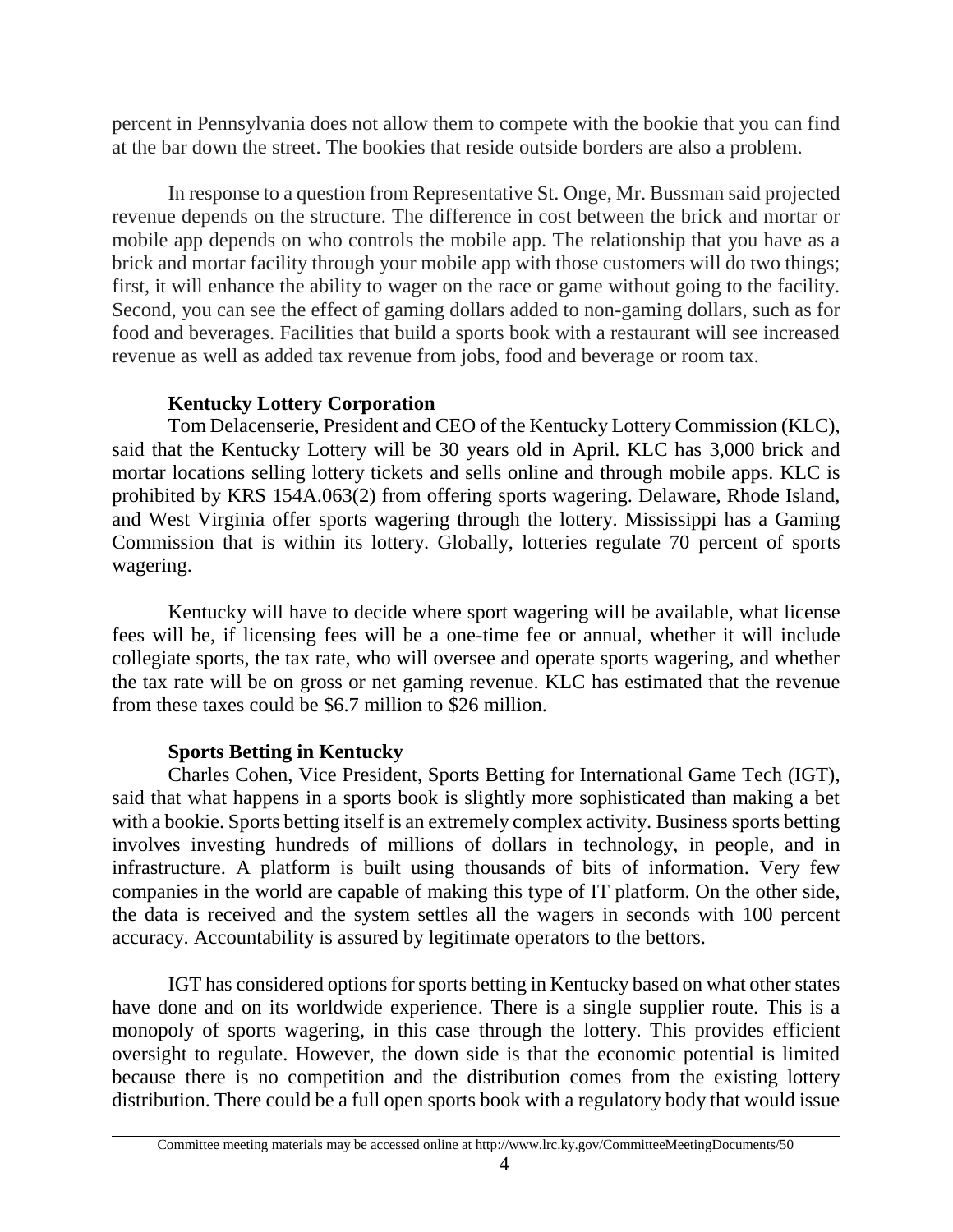a license to anyone who applies. This could be limited to going through casinos which creates a free market. This also allows for mobile operators. However, this is costly and more complicated to regulate, although it has the maximum economic potential to the state because it will grow the business. The "Trusted Participants" model is a compromise between the first two. In this model there will be a limited number of licenses. Suppliers and partners will come from a trusted source. The economic potential is only slightly smaller, but there is more regulatory oversight and control. Using the trusted participants model in Kentucky could be based on using race tracks or the lottery.

The bonus is having digital access for bettors. There is no evidence that introducing mobile betting cannibalizes the land based business. It makes players more likely to continue playing. There is, however, a need to balance accessibility for the player with social responsibility. The illegal bookie has no incentive to care about his customer, as long as he gets paid. The more open competition there is, the better it is to offer a safe service, particularly for people with gambling problems.

The integrity fees the sports leagues are seeking are just a money grab and integrity is served by having a good regulatory system.

### **Lottery Sports Wagering**

John Osenenko, Vice President of Business Development for Scientific Games, said his company is a leading provider of retailer-based, and internet-based sports wagering around the globe. They have been partnered with the Kentucky Lottery, supplying instant produces and other services. Scientific Games has been in the business for 20 plus years and is a worldwide leader of sports solutions.

Considering the lottery to manage sports betting is not paving new ground. Sixtyfive countries have legalized sports betting with 70 percent of the betting going through organizations that are managed by a lottery. In Kentucky there are retailers widely positioned across the state. They have fully regulated, age controlled environments. There is a history of support for good causes. The World Lottery Association supports transparency, integrity, consumer protection, and information flow. The KLC has achieved a level three in terms of responsible gaming.

Delaware's lottery is good model for lottery-based sports wagering. The rollout of the product, in 2009, started with three racetracks with a limited form of betting, on only one sport. The betting was only parlay wagering where the bettor must group bets together. In 2013 Delaware brought lottery retailers into the mix. As of June this year betting is open to all sports. Betting will primarily be in football, basketball and baseball. This allows for betting on a single event. The average ticket wager at a Delaware retailer is about \$10, at a casino it is about \$50. The more sophisticated bettor is using the casino/racetrack, the casual sports bettor will use the retailer.

Committee meeting materials may be accessed online at http://www.lrc.ky.gov/CommitteeMeetingDocuments/50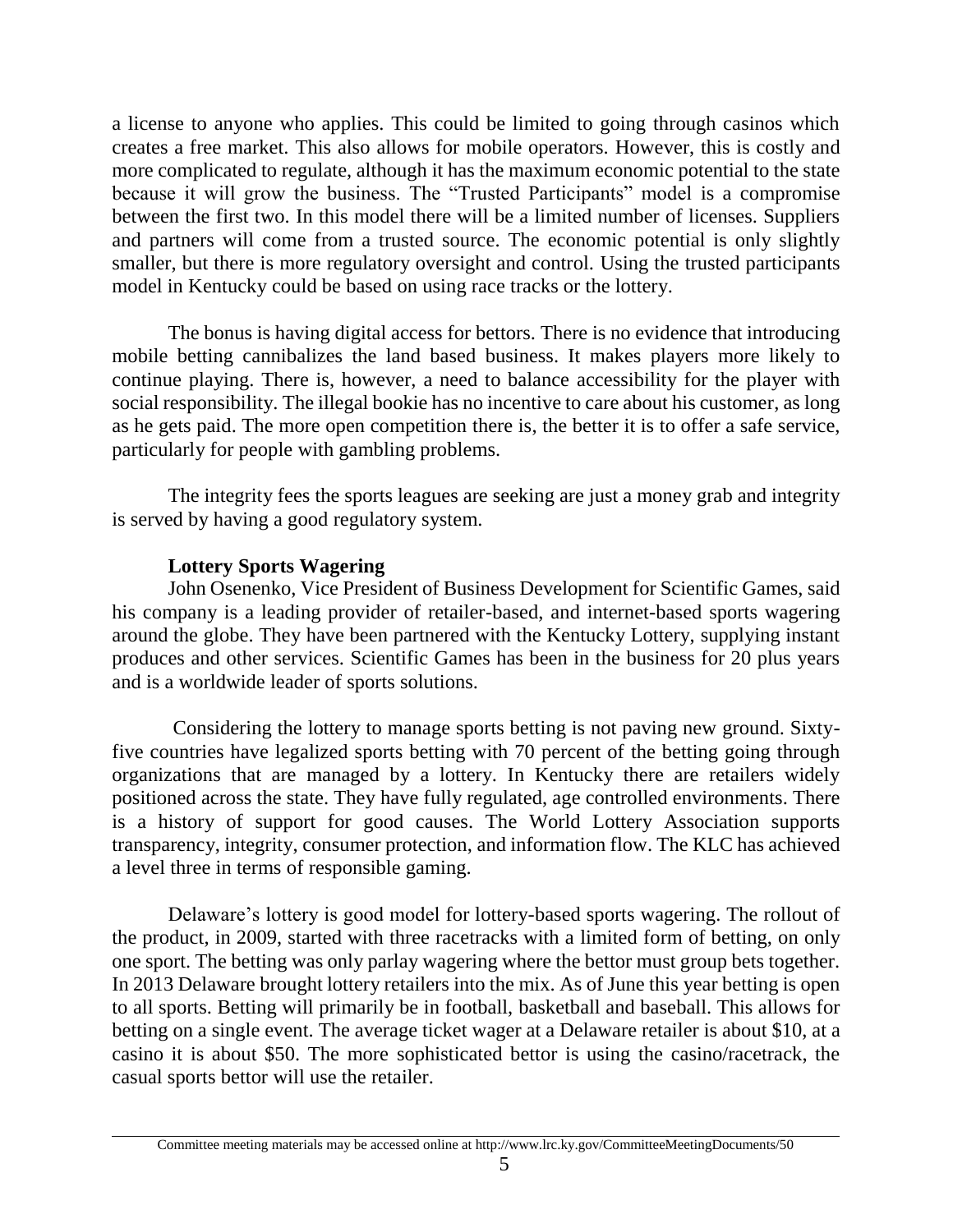In response to a question from Senator Carroll, Mr. Delacenserie said there may be lottery retailers who would not want to have a separate machine to make sports bets. Also, the retailer may not want to have a separate machine on counter space. People like vending machines, however. The lottery currently leases the machines and provides them to the retailers.

In response to a question from Representative Gentry, Mr. Delacenserie said that spending on the lottery is a discretionary dollar to begin with, so any other type of competition potentially takes away from that dollar. Sports betting probably would take money away from the lottery. The KLC will work hard to keep those dollars. To the lottery's advantage, there are online products as well as mobile apps which are important to the younger consumer.

Senator Thayer stated that the Kentucky Horse Racing Commission is also a regulatory body that could regulate sports betting in Kentucky.

In response to a question from Representative McCoy, Mr. Cohen said the kiosk is a large part of the in play wagering. In Europe the different countries have different gambling cultures. Setting up the regulatory environment correctly for your situation and business will benefit.

In response to a question from Representative Palumbo, Mr. Osenenko said the charge to lease a machine depends on the market. There are generally two types of markets, a sell market and a participation market. The US is a participation market, so Scientific Games does not charge the lottery upfront. They are participating in the sales of the business. When a dollar is spent in Kentucky on the lottery, Scientific Games gets a small portion to pay for the investment in the technology. In a sale market the machines are valued from \$10,000 to \$25,000. The total cost in a participation market depends on the size of the jurisdiction and how much the vendor participates in the market.

In response to a question from Representative Miller, Mr. Cohen said the state will never be the "house." The risk is based on cash flow and is born by the operators. Mr. Osenenko added that, cannibalization is not a consideration because the markets as well as the customers are different in sports betting and the lottery. Mr. Delacenserie commented that Keno will grow after June when there will be more vending machines in bars and taverns.

Representative Koenig thanked Mr. Delacenserie for his frank testimony as well as that of the two experts that accompanied him. He then said he would like to see the state follow the Nevada gaming model with one group, a Gaming Control Board, within that board there would be different types of regulation to standardize the state's gaming.

# **Equilottery Games**

Committee meeting materials may be accessed online at http://www.lrc.ky.gov/CommitteeMeetingDocuments/50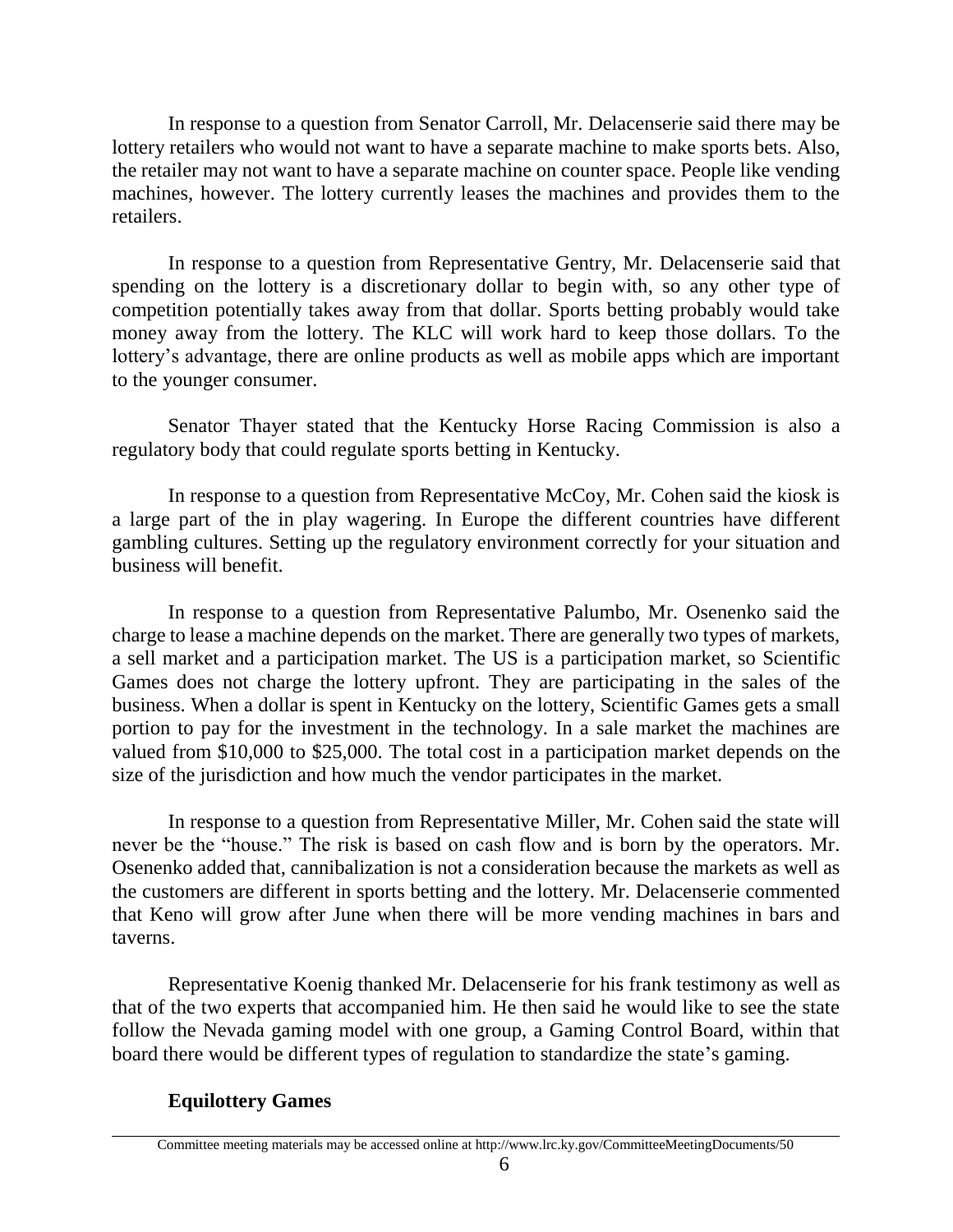Brad Cummings, Founder and CEO of Equilottery Games, said he began with the idea of lottery games based on the results of live horse racing. That idea has grown to the game called Win Place Show, due to launch in March of 2019, through KLC. Equilottery sees sports betting as a game of chance that could be the next big growth area in the lottery. Lottery players are sports fans. The Win Place Show market research in Kentucky shows that this game will bring in more new players than other lottery games that have been tested.

Equilottery envisions four categories in the future; draw games, instant play scratchoff tickets, Keno, and virtual sports and live sports. A Win Place Show player will purchase a \$2 ticket at retail or, once it available, on lottery. The ticket will feature three horse numbers and names along with corresponding race track information. The random number generator quick picks horses. Because the ticket is quick picked it is not a game of skill. Each ticket has a QR code to download a mobile app to watch races. Racetracks will be paid a broadcast rights fee. Stores have been recruited in Louisville, Lexington, and Northern Kentucky to test the game. The mobile app is available in the Apple Store and Google Play in demo mode.

There are other live sports games. Baseball Bucks, Golfing for Gold, and Car Cash are built on the same platform as Win Place Show. However, these tickets are \$5 tickets because the events occur over a longer time span. For example, a golf tournament might take three days to complete. These are also random number generator quick pick tickets. A percentage of the money goes to the league or content provider for licensing, but also for cross promotions. Again, there is a QR code on the ticket so the player can download the app to watch the game. The payout depends on the number of matches per ticket.

The benefits to Kentucky are a cutting edge innovation company founded in Kentucky making our state a leader in national gaming trends. The Win Place Show product specifically offers new avenues to promote and uplift Kentucky's equine industry.

Representative Koenig said this could be seen as a Kentucky Proud Product.

## **The Poker Alliance**

Mark Brenner, President of Poker Alliance, said his organization's mission is to promote a safe, well-regulated environment for adults to enjoy the sport of poker. There is already an extremely robust gaming environment in the state of Kentucky. Thousands are playing online games that are unlicensed, with zero consumer protection. Two online venues recently shut down and took money with no accountability to anyone. There are dozens of websites that claim to provide legal online games in Kentucky.

In 2006, a number of major poker sites stopped doing business in the United States due to federal legislation. This left players with money in their accounts but unable to access their money under the Wire Act. Subsequently, the Department of Justice made it